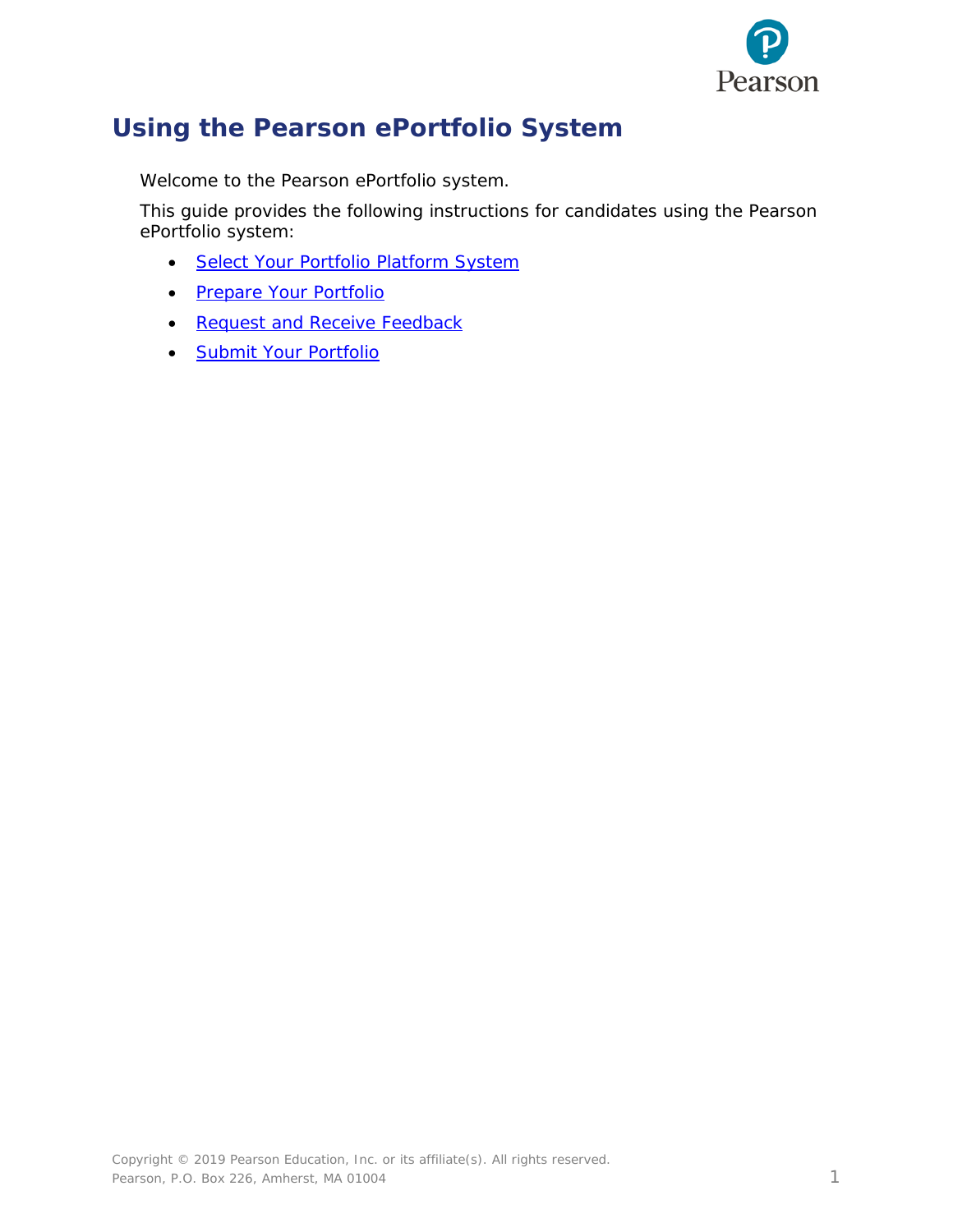## <span id="page-1-0"></span>**Select Your Portfolio Platform System**

The Pearson ePortfolio system is an easy-to-use online system for creating and submitting your edTPA portfolio.

After registering for edTPA at [www.tx.nesinc.com,](http://www.tx.nesinc.com/) follow the link to "Choose a Portfolio Platform System." Click on the Pearson ePortfolio button on the assessment tab to select it as your portfolio platform system.



If you select edTPA Platform Provider in error, you can switch to Pearson ePortfolio by clicking the link to switch systems on the next screen.

You will be able to alter your choice between the Pearson system and an integrated edTPA platform provider system as you are working on your portfolio, up until you begin the portfolio submission process.

<span id="page-1-1"></span>

| Secondary Mathematics ▼                                                                                                                                                                                                                                                                                                                                                                          |
|--------------------------------------------------------------------------------------------------------------------------------------------------------------------------------------------------------------------------------------------------------------------------------------------------------------------------------------------------------------------------------------------------|
|                                                                                                                                                                                                                                                                                                                                                                                                  |
| Your authorization key is xxxx-xxxx-xxxx-xxxxK<br>Use your authorization key to transfer your complete edTPA portfolio from your integrated platform provider's system to the Pearson ePortfolio system (this site).<br>Please note that it can take up to 48 hours to transfer your portfolio.                                                                                                  |
| Please follow these steps to transfer, review, and submit your portfolio for scoring:<br>1. Transfer your portfolio from the integrated platform provider's system to this system using the authorization key above.<br>2. Sign in to the Pearson ePortfolio system (this site) to review your transferred files.<br>3. Submit your portfolio for scoring through the Pearson ePortfolio system. |
| Need to use the Pearson ePortfolio system to build your portfolio? Click here to switch systems.                                                                                                                                                                                                                                                                                                 |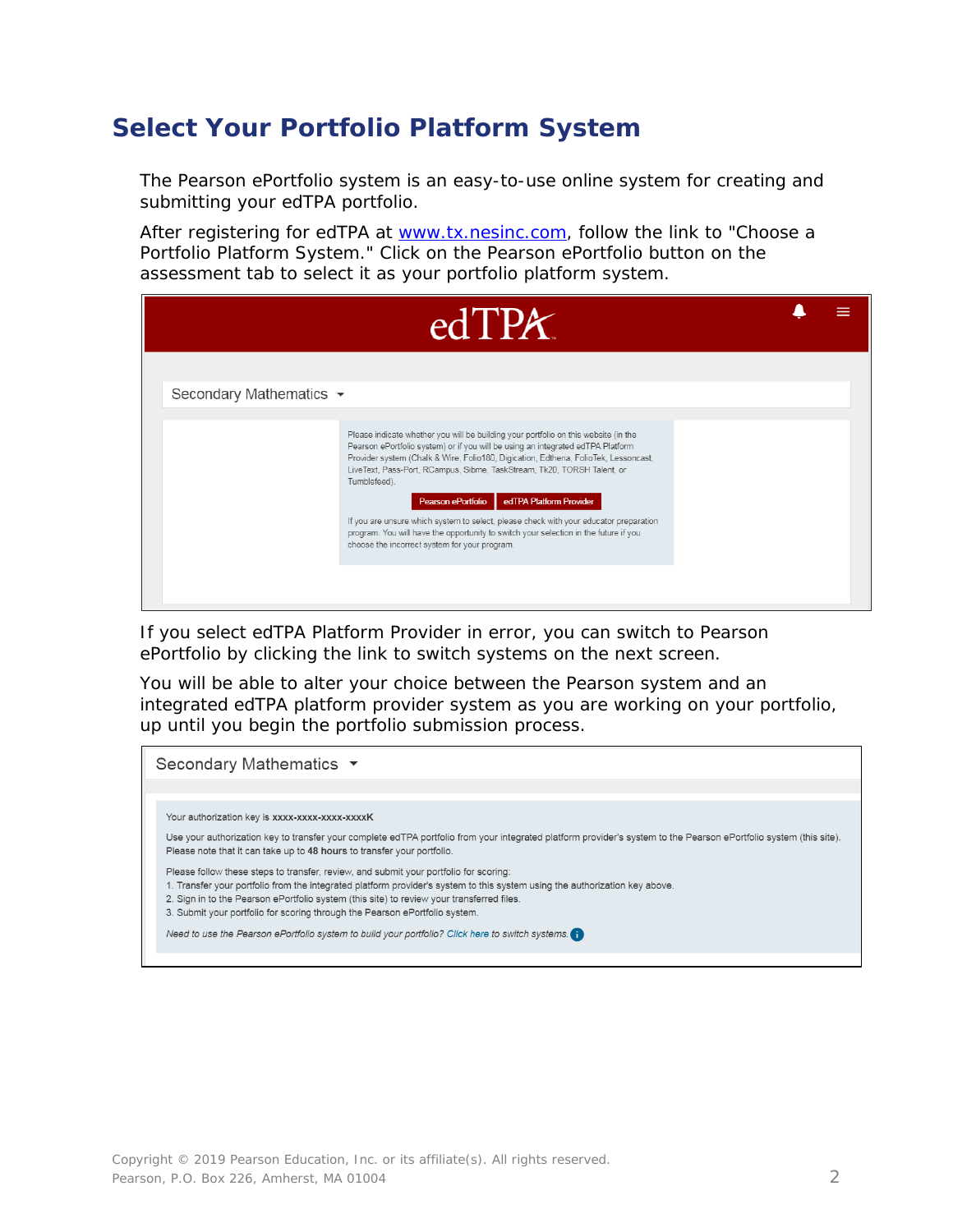# **Prepare Your Portfolio**

After selecting Pearson ePortfolio as your portfolio platform system, you will be able to start building your portfolio. Your Portfolio Summary Page contains the tools you need to start building your portfolio and provides a dashboard view of your progress.

| Secondary Mathematics ▼                                                                                                 |                                                                                                                             |                            |                                   |
|-------------------------------------------------------------------------------------------------------------------------|-----------------------------------------------------------------------------------------------------------------------------|----------------------------|-----------------------------------|
| 1. Read the handbook and<br>additional resources to help<br>prepare your evidence:<br>Secondary Mathematics<br>Handbook | Portfolio Summary<br>Task 1: Planning for Instruction and Assessment<br>0 of 5 Parts Ready to Submit                        |                            | $\blacktriangleright$ Submit<br>A |
| Handbook Errata and<br>Updates<br><b>Candidate Support</b><br>Resources:<br>Making Good Choices @                       | Part A: Context for Learning<br><b>Start</b><br>Information<br>Part B: Lesson Plans for<br><b>Start</b><br>Learning Segment | Not Started<br>Not Started |                                   |
| <b>Understanding Rubric Level</b><br>Progressions @<br>Academic Language                                                | Part C: Instructional<br><b>Start</b><br><b>Materials</b><br><b>Start</b><br>Part D: Assessments                            | Not Started<br>Not Started |                                   |
| Handout @<br>2. Upload your work.<br>Complete all parts for each<br>task by uploading your files.                       | <b>Start</b><br>Part E: Planning<br>Commentary                                                                              | Not Started                |                                   |
| 3. Submit your portfolio.<br>When you have indicated that<br>each part is "Ready to<br>Submit," submit your portfolio   | Task 2: Instructing and Engaging Students in Learning<br>0 of 2 Parts Ready to Submit                                       |                            | A                                 |
| for scoring.<br>When should I submit?                                                                                   | <b>Start</b><br>Part A: Video Clip(s)<br>Part B: Instruction<br><b>Start</b><br>Commentary                                  | Not Started<br>Not Started |                                   |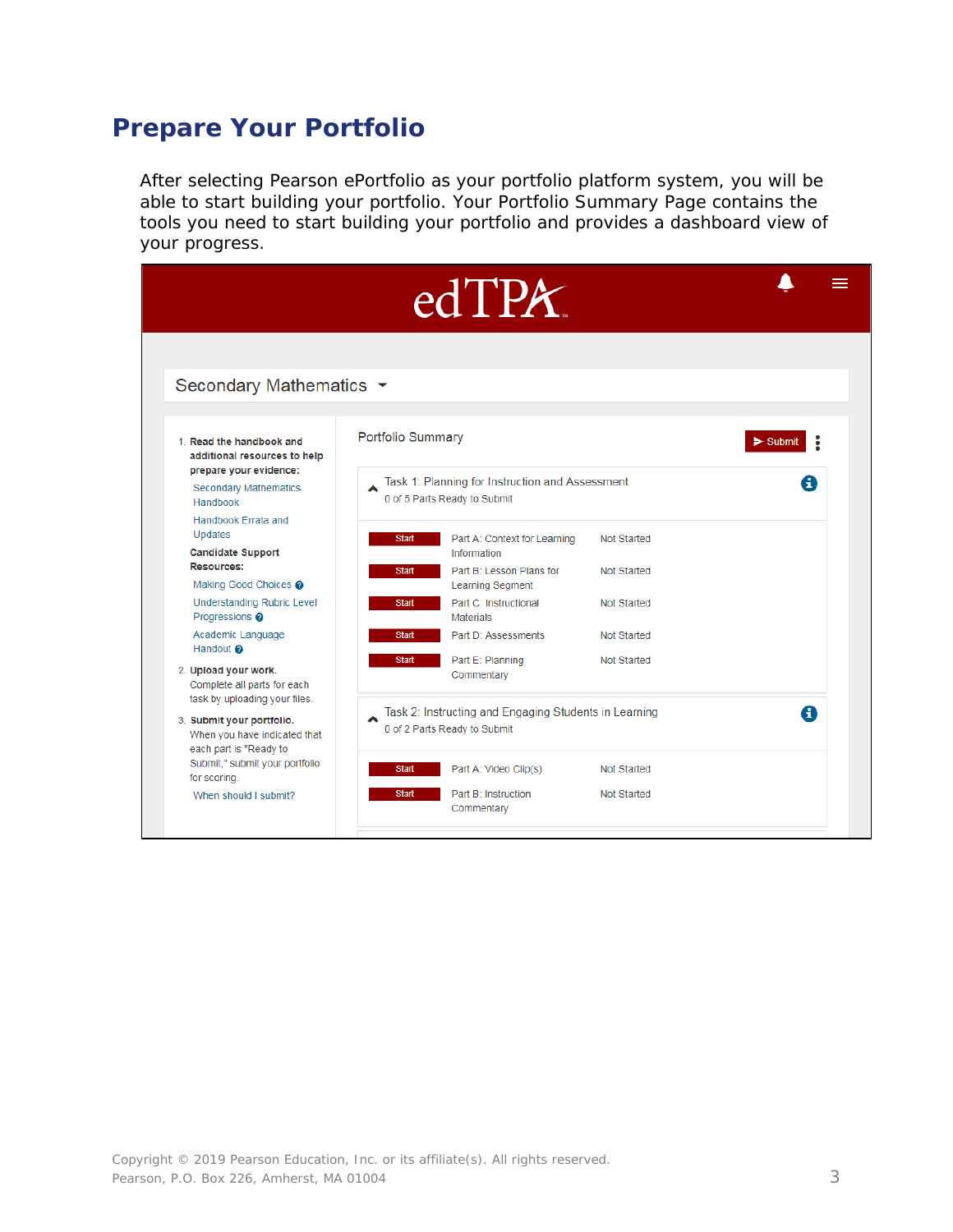### **Your Portfolio Summary Page**

Your Portfolio Summary page provides the following information:

| An area to review system<br>messages and to navigate to<br>basic account features such as<br>Help, to access system tutorials,<br>and Contact Us, to access<br>Customer Support.       | edTPX                                                                                                                                                                                                                                                                                                                                                                                                                                                                                                                                    |                                                                                                                                                                                                                                                                                                                                                                                                                                                                 |
|----------------------------------------------------------------------------------------------------------------------------------------------------------------------------------------|------------------------------------------------------------------------------------------------------------------------------------------------------------------------------------------------------------------------------------------------------------------------------------------------------------------------------------------------------------------------------------------------------------------------------------------------------------------------------------------------------------------------------------------|-----------------------------------------------------------------------------------------------------------------------------------------------------------------------------------------------------------------------------------------------------------------------------------------------------------------------------------------------------------------------------------------------------------------------------------------------------------------|
| Subject area(s) for which you<br>are registered                                                                                                                                        | <b>Secondary Mathematics</b><br>1. Read the handbook and additional<br>resources to help prepare your evidence:<br>Secondary Mathematics Handbook<br>Handbook Errata and Updates<br><b>Candidate Support Resources:</b>                                                                                                                                                                                                                                                                                                                  | Portfolio Summary<br>Task 1: Planning for Instruction and Assessment<br>^<br>0 of 5 Parts Ready to Submit                                                                                                                                                                                                                                                                                                                                                       |
| Instructions for creating your<br>portfolio, including a link to your<br>assessment handbook, links to<br>candidate support resources,<br>and links to other resources if<br>available | Read the handbook and additional<br>resources to help prepare your evidence:<br>Secondary Mathematics Handbook<br>Handbook Errata and Updates<br>Candidate Support Resources:<br>Making Good Choices @<br>Understanding Rubric Level Progressions @<br>Academic Language Handout @<br>2. Upload your work.<br>Complete all parts for each task by uploading<br>your files.<br>3. Submit your portfolio.<br>When you have indicated that each part is<br>"Ready to Submit," submit your portfolio for<br>scoring<br>When should I submit? | Portfolio Summary<br>Task 1: Planning for Instruction and Assessment<br>0 of 5 Parts Ready to Submit<br>Part A: Context for Learning Information<br>Not Started<br>Part B: Lesson Plans for Learning Segment<br>Not Started<br>Part C: Instructional Materials<br>Not Started<br>Part D: Assessments<br>Not Started<br>Part E: Planning Commentary<br>Not Started<br>Task 2: Instructing and Engaging Students in Learning<br>۸<br>1 of 2 Parts Ready to Submit |
| Progress indicator for each task,<br>indicating how much work you<br>have currently completed<br>toward your portfolio                                                                 | 0 of 5 Parts Ready to Submit                                                                                                                                                                                                                                                                                                                                                                                                                                                                                                             | Task 1: Planning for Instruction and Assessment                                                                                                                                                                                                                                                                                                                                                                                                                 |
| Buttons to navigate to the<br>working page for each Task<br>Part, where you upload your<br>work. The button labels change<br>as follows:                                               |                                                                                                                                                                                                                                                                                                                                                                                                                                                                                                                                          |                                                                                                                                                                                                                                                                                                                                                                                                                                                                 |
| Start before you have uploaded<br>any work                                                                                                                                             | <b>Start</b>                                                                                                                                                                                                                                                                                                                                                                                                                                                                                                                             | Part A: Context for Learning Information                                                                                                                                                                                                                                                                                                                                                                                                                        |
| Update when you have                                                                                                                                                                   | Update                                                                                                                                                                                                                                                                                                                                                                                                                                                                                                                                   | Part B: Lesson Plans for Learning Segment                                                                                                                                                                                                                                                                                                                                                                                                                       |
| uploaded at least one file, but it<br>has not been reviewed or<br>marked ready to submit                                                                                               | View                                                                                                                                                                                                                                                                                                                                                                                                                                                                                                                                     | Part C: Instructional Materials                                                                                                                                                                                                                                                                                                                                                                                                                                 |
| View when you have uploaded<br>files and marked them ready to<br>submit                                                                                                                |                                                                                                                                                                                                                                                                                                                                                                                                                                                                                                                                          |                                                                                                                                                                                                                                                                                                                                                                                                                                                                 |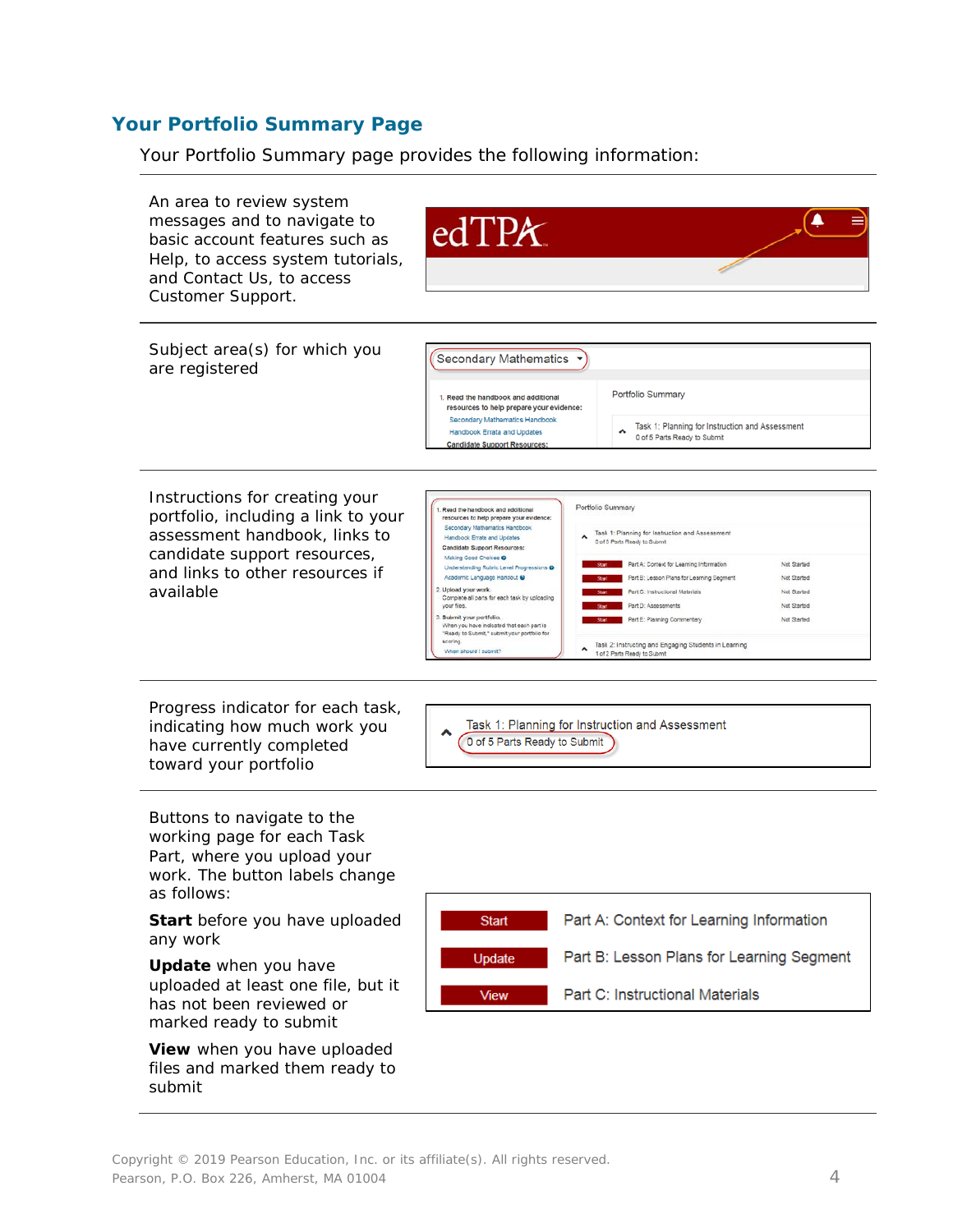### **Part Requirements**

Each **Task** in edTPA is composed of one or more **Parts**.

Click the Start button next to any Part from your Portfolio Summary page to begin work on that Part.



To build your portfolio, you must upload one or more files in response to each Part's requirements. The requirements for each Part are described in the assessment handbook.

### **Templates**

Templates are provided for certain Parts in edTPA. To access and use a template:

- 1. Click the link for Step 1 in the instructions panel to open the template for this Part.
- 2. Save a copy of the template file to a folder on your local drive where you can work on the file until you're ready to upload it.
- 3. Follow the directions in the document to prepare your work.

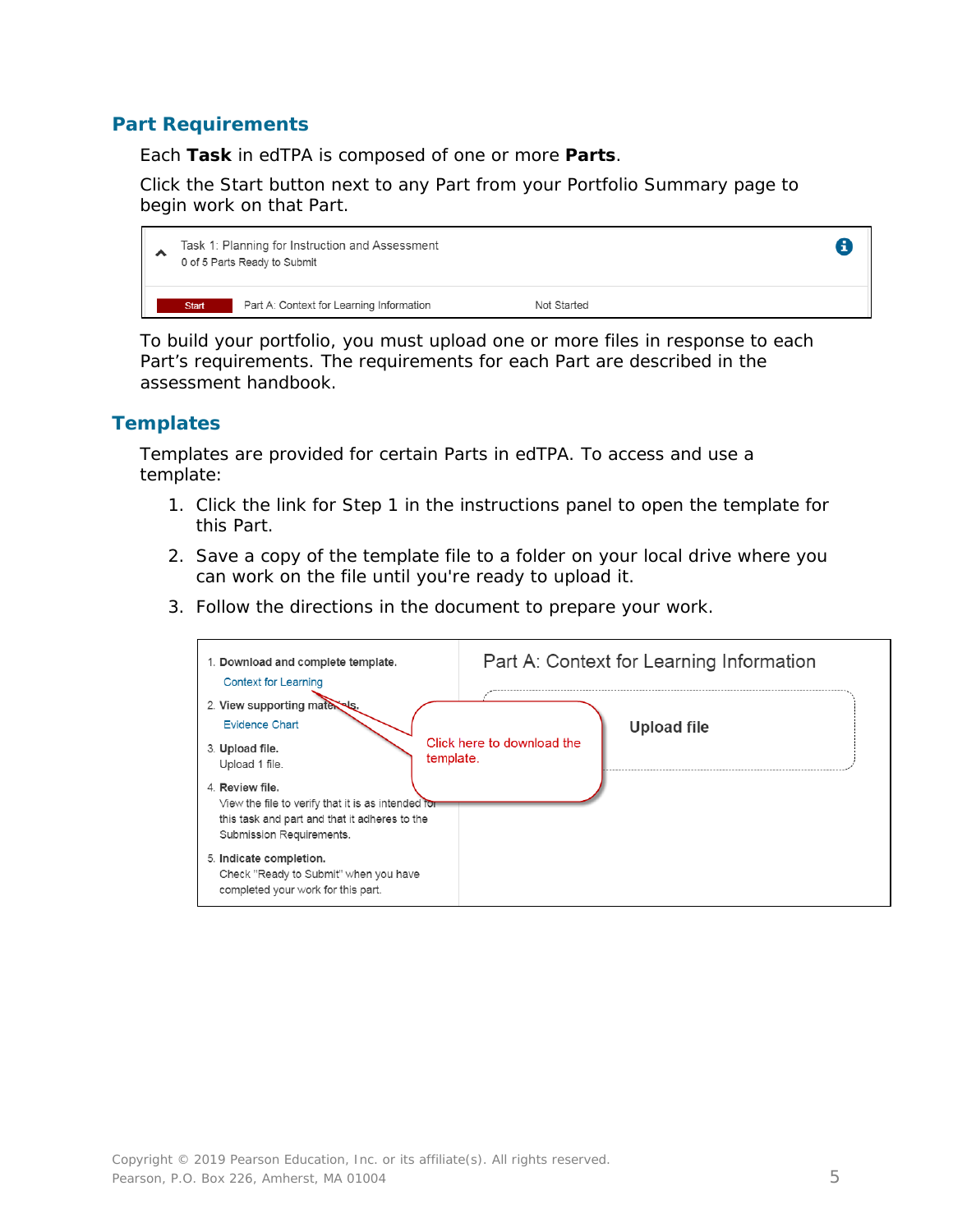### **Uploading and Reviewing Files**

1. Click the Upload File button, and locate the file on your local drive.



The time required to complete the upload process will vary depending on file size and network speed.

2. Some Parts require that you assign labels to your uploaded files. You will be prompted to select labels during the upload process.

| Step 1: Select Label                                 |  |
|------------------------------------------------------|--|
| Please select labels for<br>StudentWorkSample 1.docx |  |
| Student                                              |  |
| Student 1                                            |  |
|                                                      |  |
| <b>Student 1</b>                                     |  |
| Student 2                                            |  |
| Student 3                                            |  |

Note that you will be able to change the label after the file is uploaded.

|   | StudentWorkSample 2.docx                                     |
|---|--------------------------------------------------------------|
| 9 | Student 2<br>Q View Evidence<br>07/30/2019 12:59 PM PDT   Re |
|   | Change Label                                                 |
|   | Status Help                                                  |
|   | Remove                                                       |
|   |                                                              |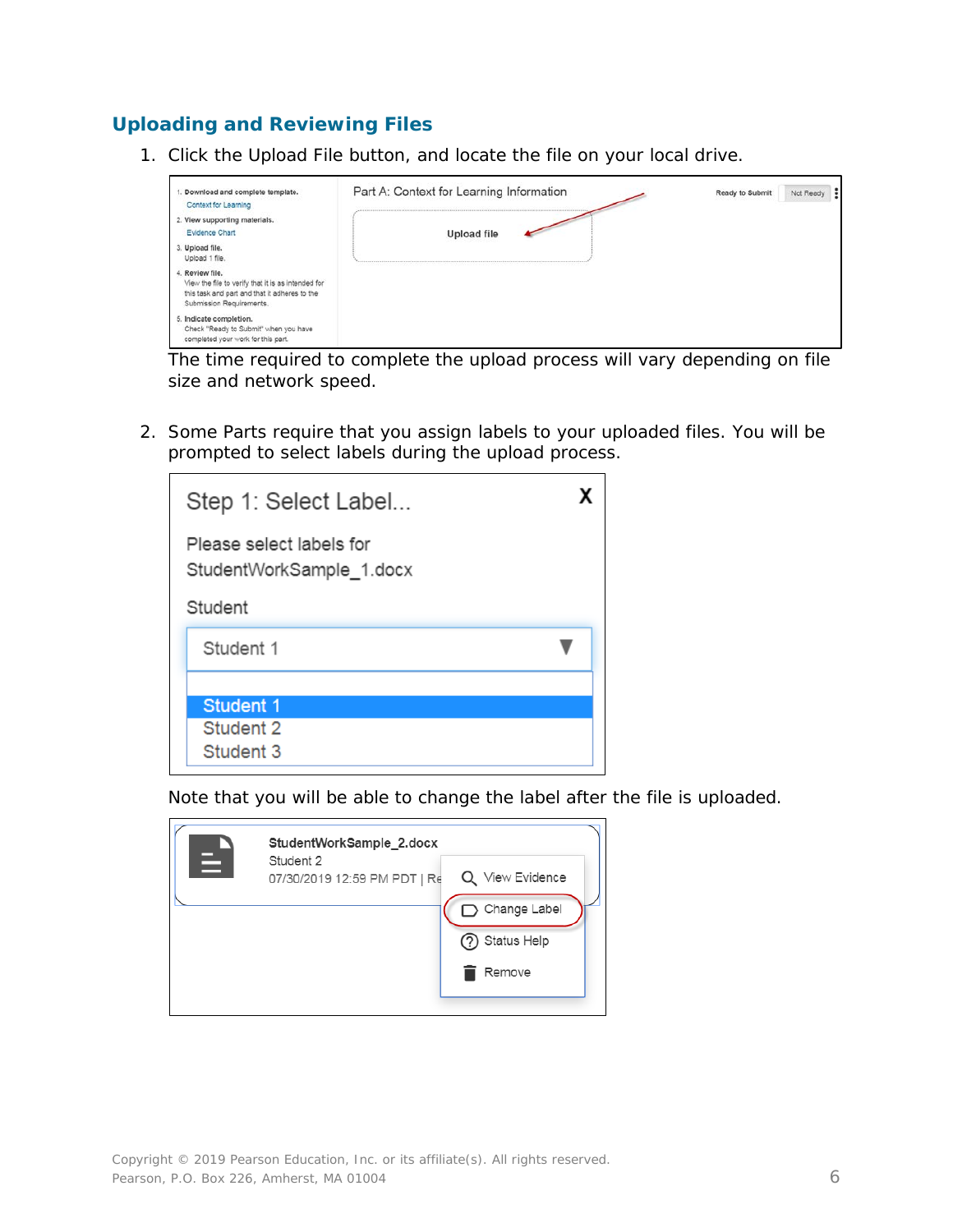3. Review each file. Open and review every page of each document and play the entire length of each audio and video file to insure they comply with submission requirements.

| 1. Download and complete template.<br>Context for Learning                                                                                         | Part A: Context for Learning Information                                                        | Ready to Submit | Not Ready |  |
|----------------------------------------------------------------------------------------------------------------------------------------------------|-------------------------------------------------------------------------------------------------|-----------------|-----------|--|
| 2. View supporting materials.<br>Evidence Chart                                                                                                    | (Co) << > You must review the highlighted file before you can mark this part "Ready to Submit." |                 |           |  |
| 3. Upload file.<br>Upload 1 file.                                                                                                                  | edTPA_SEM_Context_For_Learnin<br>07/30/2019 02:12 PM PDT   Ready                                |                 |           |  |
| 4. Review file.<br>View the file to verify that it is as intended for<br>this task and part and that it adheres to the<br>Submission Requirements. | E.                                                                                              |                 |           |  |
| 5. Indicate completion.<br>Check "Ready to Submit" when you have<br>completed your work for this part.                                             |                                                                                                 |                 |           |  |

**Note:** When reviewing your video files, play the entire video to ensure that the video plays as intended with a single audio track that can be clearly heard by a scorer. Review [Recommended Video Formats and Settings](http://www.edtpa.com/Content/Docs/RecommendedVideoFormatsandSettings.pdf) for information about captioning and what to do if your video has multiple audio tracks.

4. When you consider your work for a Part finished, check Ready to Submit.



Note that if you later decide you want to make additional updates to the Part, you can uncheck Ready to Submit any time prior to submitting your portfolio for scoring.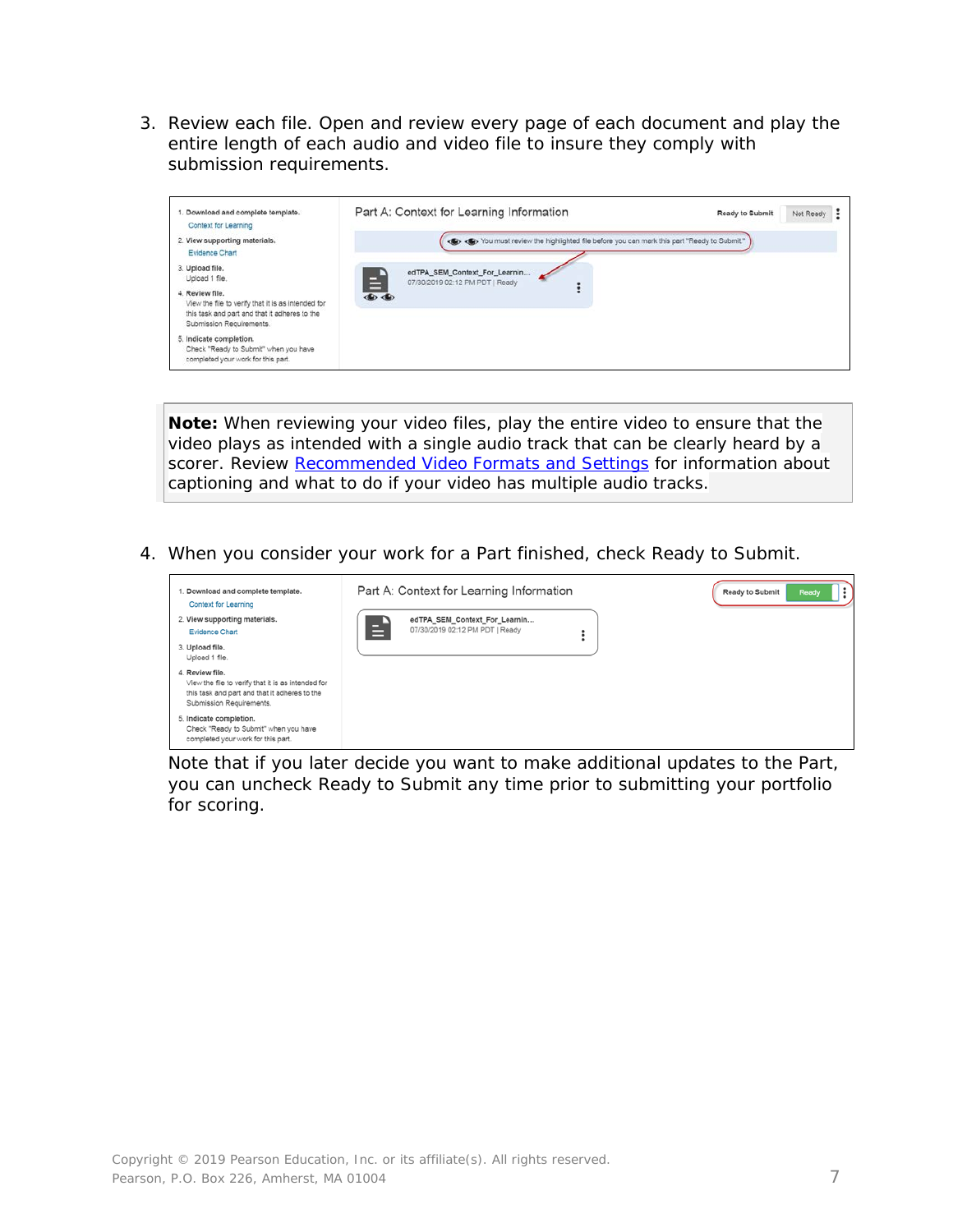Continue building your portfolio for each Task in the assessment by following the steps described above.

If you make revisions to your work, you can upload a new version of any file by clicking Replace. The system will replace the original uploaded file with the new version. If you wish, you may remove an uploaded file from your portfolio by clicking Remove.

| Part A: Context for Learning Information                      |                 |  |  |
|---------------------------------------------------------------|-----------------|--|--|
| edTPA SEM Context For Learnin<br>Е<br>07/30/2019 02:12 PM PDT | Q View Evidence |  |  |
|                                                               | (?) Status Help |  |  |
|                                                               | $f$ Replace     |  |  |
|                                                               | Remove          |  |  |

**Remember** that your Portfolio Summary page will reflect your progress as you build your portfolio. The status bars will indicate your current progress in each Task.

#### **Ensure Your Portfolio Is Scorable**

A fully scorable portfolio is one that can be reviewed by a scorer and have scores assigned to all rubrics. Before you submit your portfolio, review the [edTPA Submission Requirements](http://www.tx.nesinc.com/TestView.aspx?f=GEN_CandidatePolicies.html) and Condition Codes and confirm that all of your submitted materials meet these requirements for a scorable portfolio.

**Documents.** Ensure that you review every page of each document. Confirm that the document in the system is complete and conforms to the directions in the handbook and the guidelines in [edTPA Submission Requirements](http://www.tx.nesinc.com/TestView.aspx?f=GEN_CandidatePolicies.html) and [Condition Codes.](http://www.tx.nesinc.com/TestView.aspx?f=GEN_CandidatePolicies.html)

**Videos.** When reviewing your video files, play each file through completely. If the audio is not completely clear throughout, video captioning may be used as a method to provide a transcript of any audio track that may be difficult to hear or understand. This applies to all content areas.

As with written transcripts, the use of video captioning is permitted only to clarify for a scorer what is being said in the video recording and cannot be used to enhance the video recording with additional content. Review [Recommended](http://www.edtpa.com/Content/Docs/RecommendedVideoFormatsandSettings.pdf)  [Video Formats and Settings](http://www.edtpa.com/Content/Docs/RecommendedVideoFormatsandSettings.pdf) for more information.

Your videos should use a single audio track. If you used multiple microphones and multiple audio tracks were created when recording the video, review [Recommended Video Formats and Settings](http://www.edtpa.com/Content/Docs/RecommendedVideoFormatsandSettings.pdf) for information about what to do if your video has multiple audio tracks.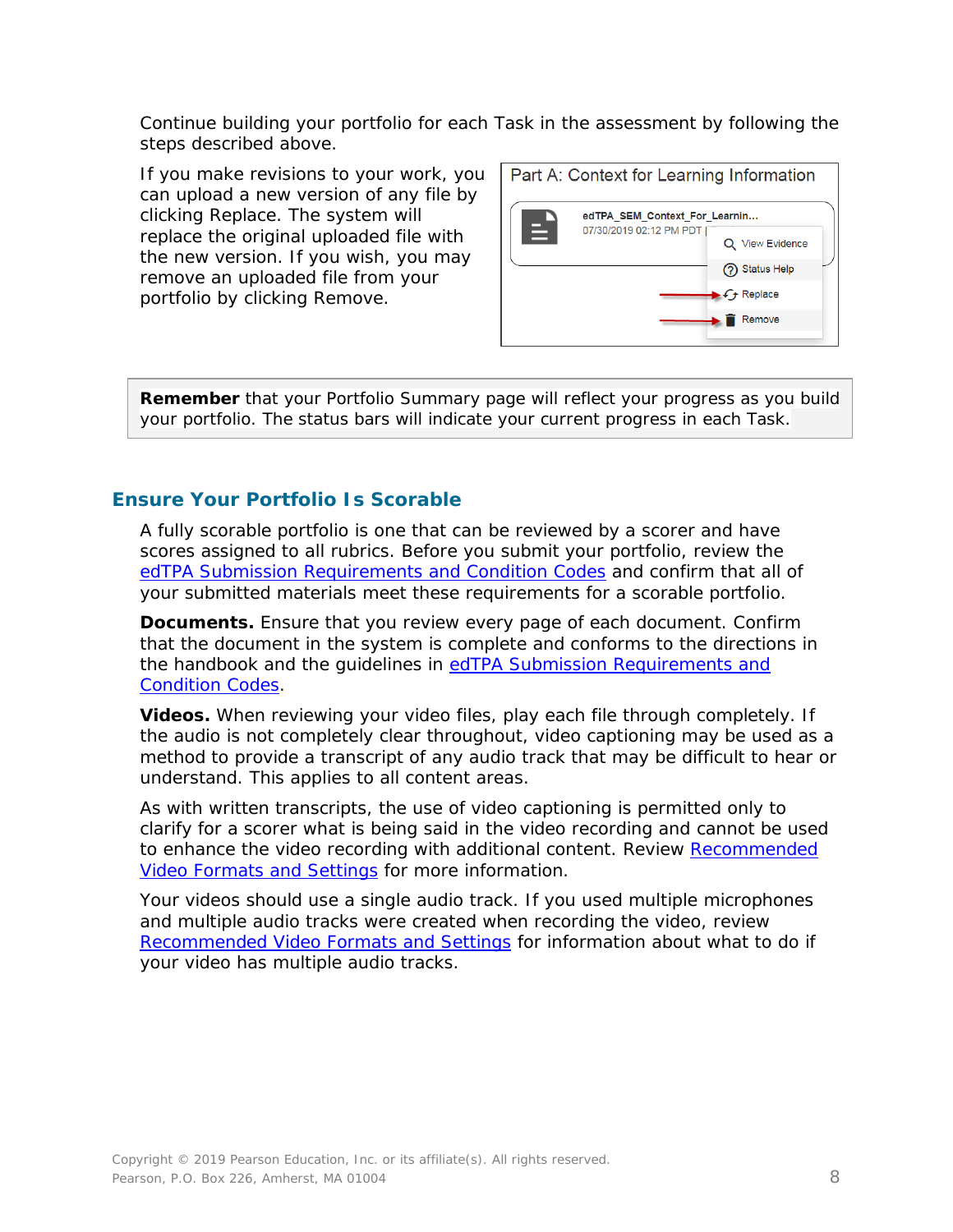# <span id="page-8-0"></span>**Request and Receive Feedback**

If your institution uses this system feature, you may request feedback from a Faculty Reviewer on any file that you have uploaded.

#### **Part-Level Feedback**

After you have uploaded your work, and the system displays a file status as Ready, you may request feedback. To submit a feedback request for your work, click the Request Part Feedback link on the Part page.



#### The system generates a standard message with some pre-filled information.

|               | <b>Request Feedback</b>                                                                                                                                                                                                                                                                                                                                                                                                                                                                                          |  |  |  |  |
|---------------|------------------------------------------------------------------------------------------------------------------------------------------------------------------------------------------------------------------------------------------------------------------------------------------------------------------------------------------------------------------------------------------------------------------------------------------------------------------------------------------------------------------|--|--|--|--|
|               | Note: By sending this request for feedback, ALL of your current portfolio files will be made available to the faculty reviewer selected in the<br>"To" field. This will allow the reviewer to view your other supporting work, providing context to the portion of the portfolio for which you are<br>requesting feedback.<br>If you do not see your faculty member in the list, please contact your institution's edTPA coordinator. Some institutions may not be<br>implementing the faculty feedback feature. |  |  |  |  |
| To:           | ▼<br>-Select-                                                                                                                                                                                                                                                                                                                                                                                                                                                                                                    |  |  |  |  |
|               | Portfolio: Secondary Mathematics                                                                                                                                                                                                                                                                                                                                                                                                                                                                                 |  |  |  |  |
|               | Subject: Feedback request for Task 1 Part A                                                                                                                                                                                                                                                                                                                                                                                                                                                                      |  |  |  |  |
| Message:      |                                                                                                                                                                                                                                                                                                                                                                                                                                                                                                                  |  |  |  |  |
| Arial         | $\div$<br>B J U 三三                                                                                                                                                                                                                                                                                                                                                                                                                                                                                               |  |  |  |  |
| Thanks,       | Dear Faculty,<br>Please provide feedback for Task 1 Part A.<br>CandidateName                                                                                                                                                                                                                                                                                                                                                                                                                                     |  |  |  |  |
|               |                                                                                                                                                                                                                                                                                                                                                                                                                                                                                                                  |  |  |  |  |
|               |                                                                                                                                                                                                                                                                                                                                                                                                                                                                                                                  |  |  |  |  |
| <b>Submit</b> | Cancel                                                                                                                                                                                                                                                                                                                                                                                                                                                                                                           |  |  |  |  |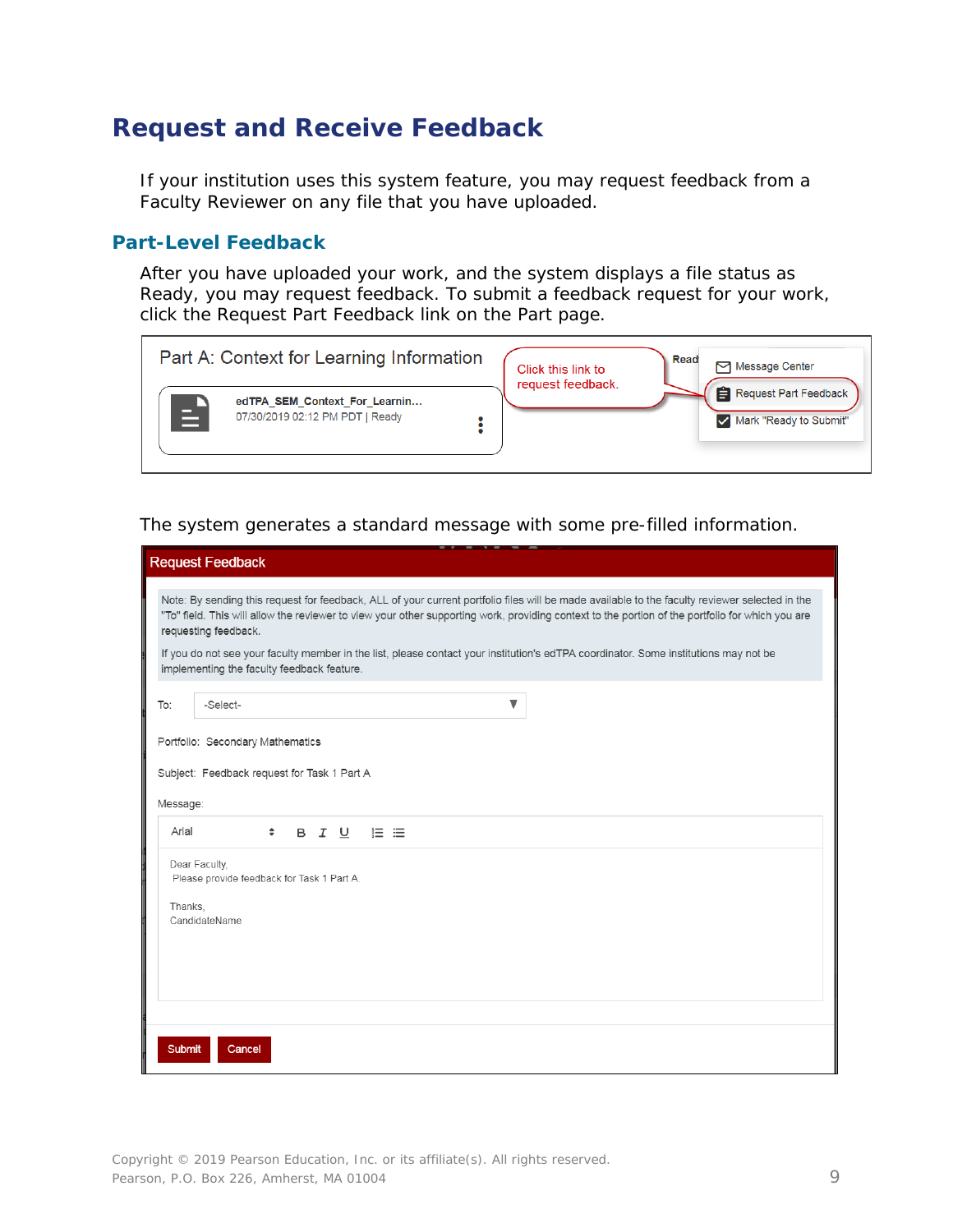To complete your request:

1. Open the dropdown menu in the To field to select your Faculty Reviewer. The reviewers listed here have been assigned by your institution. If you do not see a specific Faculty Reviewer's name or have questions, contact your faculty advisor.

In this example, the feedback request is for Task 1, Part A only. As the Note in the message states, Faculty Reviewers will be able to view all of the files you have uploaded, not just this one. This allows Faculty Reviewers additional context when providing feedback.

- 2. You may enter additional text in the message to your Faculty Reviewer.
- 3. When you're ready, click Submit. The request is sent to the Faculty Reviewer through the Message Center, Pearson ePortfolio's messaging system.

### **Task or Portfolio-Level Feedback**

You may also specifically request feedback for all uploaded files at the Task or Portfolio level.

|                                                                                      |  | Portfolio Summary |                                           |             | Message Center                                          |
|--------------------------------------------------------------------------------------|--|-------------------|-------------------------------------------|-------------|---------------------------------------------------------|
| Task 1: Planning for Instruction and Assessment<br>⌒<br>1 of 5 Parts Ready to Submit |  |                   |                                           |             | Request Feedback<br>← Switch to edTPA platform provider |
|                                                                                      |  |                   |                                           |             | (?) When should I submit?                               |
|                                                                                      |  | Update            | Part A: Context for Learning Information  | In Progress | Submit your portfolio for scoring                       |
|                                                                                      |  | Update            | Part B: Lesson Plans for Learning Segment | In Progress |                                                         |

Do this by using the Request Feedback link on your Portfolio Summary Page. When you request feedback from your Portfolio Summary Page, you may select any Task for which you have uploaded files, or you may select "Entire Portfolio."

| To:       | -Select-                                              |  |
|-----------|-------------------------------------------------------|--|
|           |                                                       |  |
| For:      | Entire Portfolio                                      |  |
|           | <b>Entire Portfolio</b>                               |  |
| Portfolio | Task 1: Planning for Instruction and Assessment       |  |
|           | Task 2: Instructing and Engaging Students in Learning |  |
| Subject:  | Task 3: Assessing Student Learning                    |  |

#### The process for completing the feedback request message is the same as described above.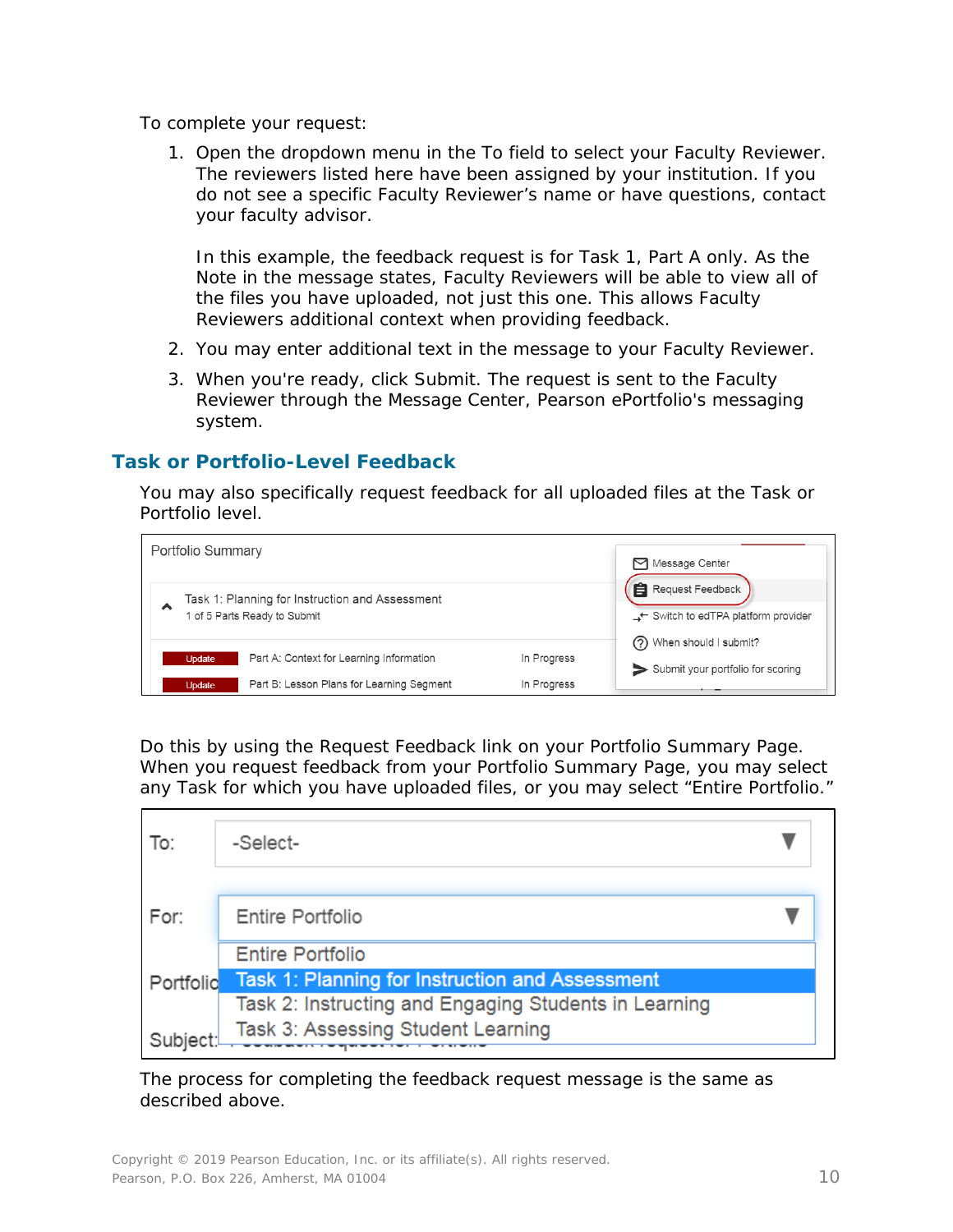#### **Receive and Review Feedback**

When your Faculty Reviewer responds to your feedback request, you'll receive an alert sent to the email address you provided when you registered in the Pearson ePortfolio system.

To open the feedback message, you'll need to:

- 1. Click on the link provided in the email message and sign in to the Pearson ePortfolio system.
- 2. From your Portfolio Summary page, click the Notifications icon.

|                                                                                                    |                   | edTPA                                                                                                                                     |              |                                                                                                                      |         |
|----------------------------------------------------------------------------------------------------|-------------------|-------------------------------------------------------------------------------------------------------------------------------------------|--------------|----------------------------------------------------------------------------------------------------------------------|---------|
|                                                                                                    |                   |                                                                                                                                           |              | <b>Notifications</b>                                                                                                 | See All |
|                                                                                                    |                   |                                                                                                                                           |              | <b>Notifications</b><br>No new notifications.                                                                        | ㅅ       |
| Secondary Mathematics ▼                                                                            |                   |                                                                                                                                           |              | Your Secondary Mathematics Notifications <                                                                           |         |
| 1 Read the handbook and                                                                            | Portfolio Summary |                                                                                                                                           |              | Feedback has been provided for your Task 2 Part<br>A Secondary Mathematics portfolio. Click Here to X<br>view        |         |
| additional resources to help<br>prepare your evidence:<br><b>Secondary Mathematics</b><br>Handbook |                   | Task 1: Planning for Instruction and Assessm<br>5 of 5 Parts Ready to Submit<br>Part A: Context for Learning<br>Re<br>View<br>Information |              | Feedback has been provided for your Task 1 Part<br>A Secondary Mathematics portfolio. Click Here to X<br>view        |         |
| Handbook Errata and<br>Updates<br><b>Candidate Support</b>                                         |                   |                                                                                                                                           |              | Feedback has been provided for your Task 1 Part<br>A Secondary Mathematics portfolio. Click Here to X<br><b>VIAW</b> |         |
| Resources:<br>Making Good Choices @                                                                | View              | Part B: Lesson Plans for<br><b>Learning Segment</b>                                                                                       | Su<br>Submit | Reauy to<br>LCSSUIIFIAIII UILCAIIIIII                                                                                |         |

3. Click the message to open it.

| <b>K</b> Review Feedback                                                                                                                                                                                                                                            |                                                                                                                                   |
|---------------------------------------------------------------------------------------------------------------------------------------------------------------------------------------------------------------------------------------------------------------------|-----------------------------------------------------------------------------------------------------------------------------------|
| ∧ Message Details                                                                                                                                                                                                                                                   |                                                                                                                                   |
| From: FnameFaculty LnameFaculty<br>Portfolio: Secondary Mathematics<br>Subject: Re: Feedback request for Task 1 Part A<br>Date: 07/31/2019 12:13 PM PDT                                                                                                             | Message:<br>Dear Candidate, here is my feedback.<br>The feedback appears                                                          |
| Secondary Mathematics<br>Task 1: Planning for Instruction and Assessment<br>Part A: Context for Learning Information.<br>edTPA_SEM_Context_For_Learning.docx<br>Part B: Lesson Plans for Learning Segment<br>Part C: Instructional Materials<br>Part D: Assessments | here.<br>Feedback for edTPA_SEM_Context_ror_Ly<br><b>Alling.docx</b><br>Dear Candidate,<br>Here is my feedback for Task 1 Part A. |
| Task 2: Instructing and Engaging Students in Learning<br>Part A: Video Clip(s)                                                                                                                                                                                      | <b>Review File</b><br>< Previous<br>Next >                                                                                        |

4. Navigate to each file in your portfolio to review the feedback for that file.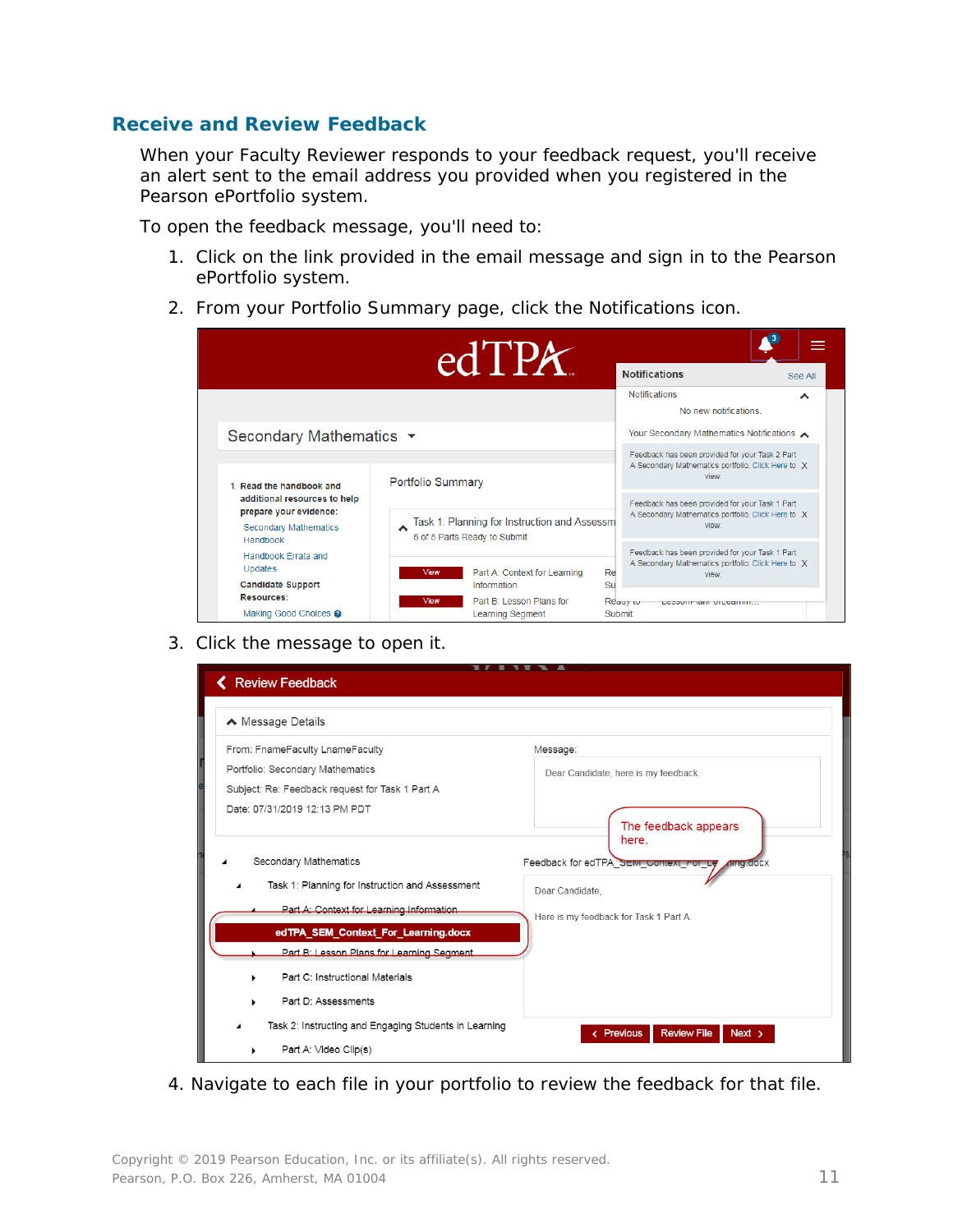#### **Reviewing Feedback on Your Written Work**

Once you've opened your feedback message and selected a file from the menu, you can click the Review File button in the message to review your uploaded work while reading the feedback.



The system displays your document with the reviewer's feedback included.

| <b>Back</b> | 一番 か<br>← Review Feedback                                                                                                                                                                                                                                                                                                                                                                                                                                                                                                                                                              |                                                    |                                                                                                               |
|-------------|----------------------------------------------------------------------------------------------------------------------------------------------------------------------------------------------------------------------------------------------------------------------------------------------------------------------------------------------------------------------------------------------------------------------------------------------------------------------------------------------------------------------------------------------------------------------------------------|----------------------------------------------------|---------------------------------------------------------------------------------------------------------------|
| Me:<br>View | First<br>Previous<br>edTPX                                                                                                                                                                                                                                                                                                                                                                                                                                                                                                                                                             | $\overline{c}$<br>3<br>Next<br>Last<br>Page 1 of 3 | Feedback for edTPA_SEM_Context_For_Learning.docx<br>Dear Candidate.<br>Here is my feedback for Task 1 Part A. |
|             | Secondary Mathematics<br>Task 1: Context for Learning Information<br><b>TASK 1: CONTEXT FOR LEARNING INFORMATION</b><br>Respond to the prompts below (no more than 4 single-spaced pages, including prompts) by typing your responses within the<br>brackets following each prompt. Do not delete or alter the prompts. Pages exceeding the maximum will not be scored.<br>About the School Where You Are Teaching<br>1. In what type of school do you teach? (Type an "X" next to the appropriate description; if<br>"other" applies, provide a brief description.)<br>Middle school: |                                                    |                                                                                                               |
|             | High school:<br>Other (please describe):<br>2. Where is the school where you are teaching located? (Type an "X" next to the appropriate<br>description.)'<br>City:<br>Suburb:<br>Town:<br>Rural:<br>3. List any special features of your school or classroom setting (e.g., charter, co-teaching,<br>themed magnet, remedial course, honors course) that will affect your teaching in this<br>learning segment.                                                                                                                                                                        |                                                    |                                                                                                               |

**Remember:** To revise your work based on faculty feedback, edit your original file and then upload the revised version. You will not be able to edit files within the system.

Note that your Message Center has features similar to other email systems. You can view your Inbox and Sent folders, and mark messages for deletion.

To sort messages in ascending or descending order, click the header of any column, including the "from," "subject," and "received" fields.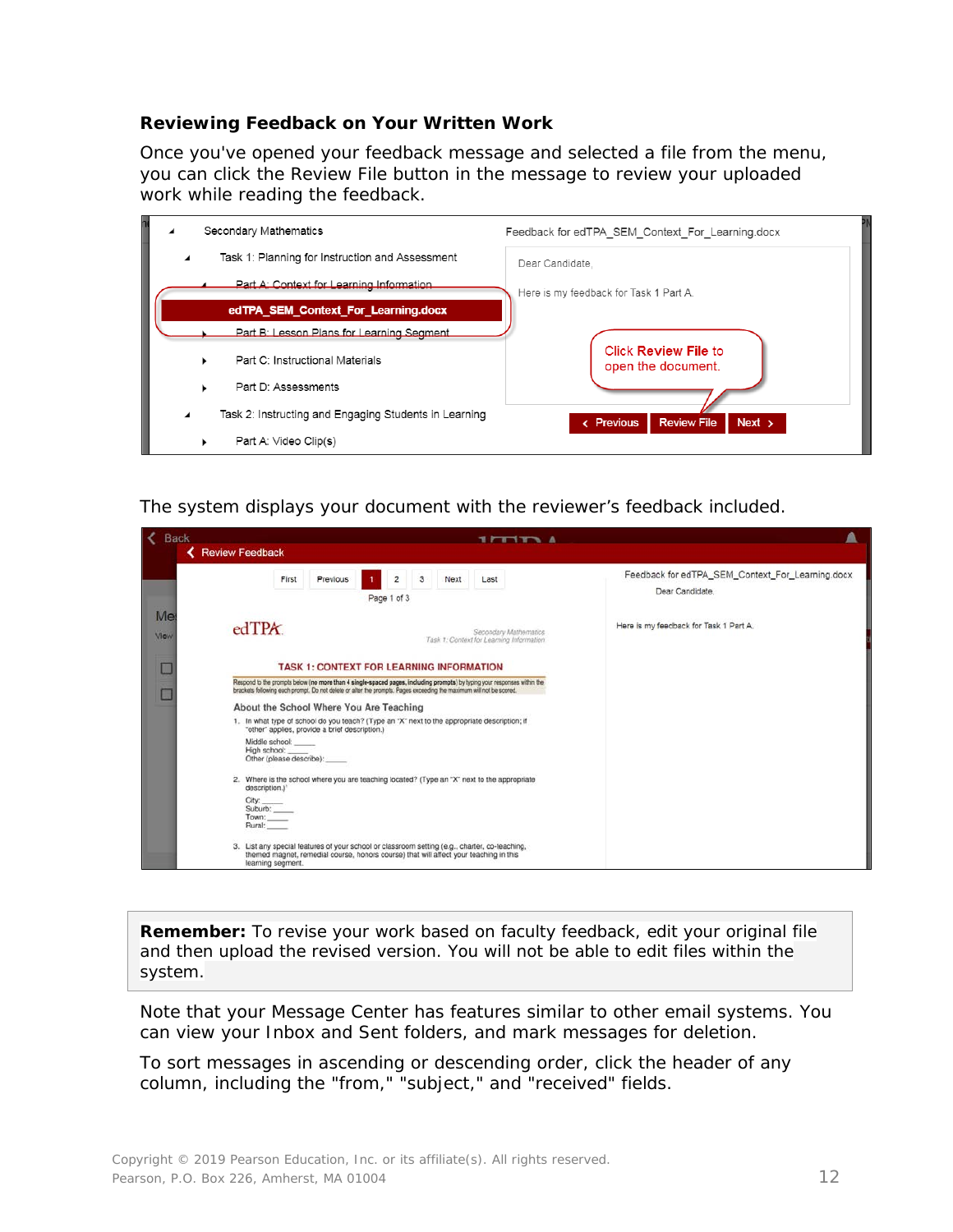#### **Reviewing Feedback on Video and Audio Files**

When you open feedback for a video or audio file, you'll see in the feedback message window a list of all the time-stamped annotations that your Faculty Reviewer entered into the video annotation tool. If you would like to play the video or audio file while reviewing the feedback, just click Review File to open the system's player.



Use the controls to play and pause the video while you review the feedback.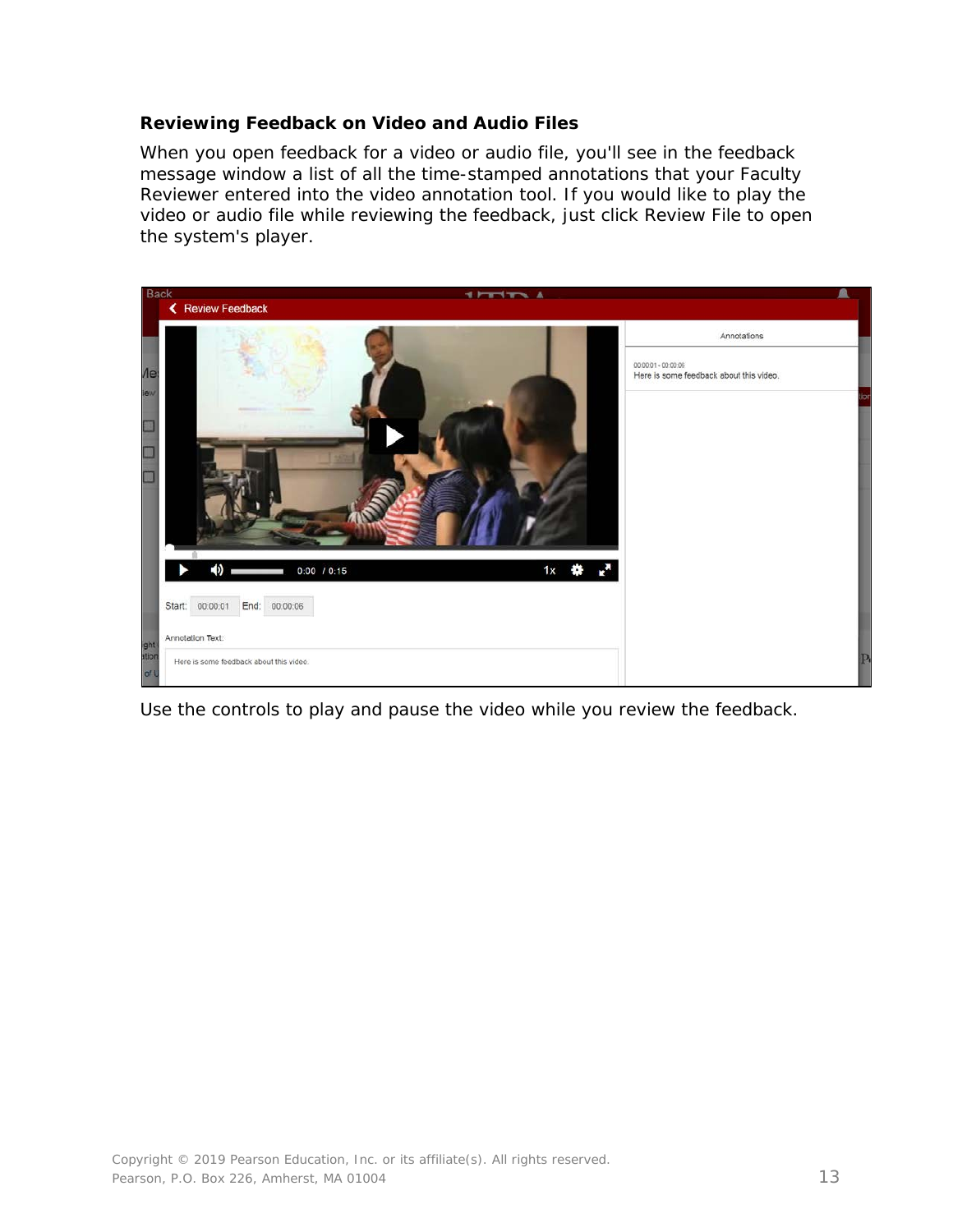# <span id="page-13-0"></span>**Submit Your Portfolio**

**Note:** Be sure to allow yourself adequate time before your planned submission date to upload and review your files in the Pearson system and to complete the submission process for scoring.

### **Readiness Checklist**

Before submitting, make sure your portfolio is complete and ready for scoring. Have you:

- **■** Signed in to the Pearson ePortfolio system?
- Stored a copy of your work in a secure local location?
- **■** Uploaded all of the required files into the system?
- $\Omega$  Reviewed each of your files within the system?
- Reviewed the [edTPA Submission Requirements](http://www.tx.nesinc.com/TestView.aspx?f=GEN_CandidatePolicies.html) and Condition Codes and confirmed that all files meet these requirements for a scorable portfolio that can be reviewed by a scorer and have scores assigned to all rubrics?
- **Ø** Marked all Parts as Ready to Submit?

Each Task in your Portfolio Summary page should look like the following example. If any Task has Parts that are not marked Ready to Submit, then the Submit Portfolio for Scoring button will be disabled.

Task 1: Planning for Instruction and Assessment 5 of 5 Parts Ready to Submit

If you are ready to proceed, click the Submit button.

**Note:** When you submit your portfolio, you will be required to consent to a set of Submission Agreements. These agreements are available for your review before you submit your portfolio on [www.tx.nesinc.com.](http://www.tx.nesinc.com/)

8